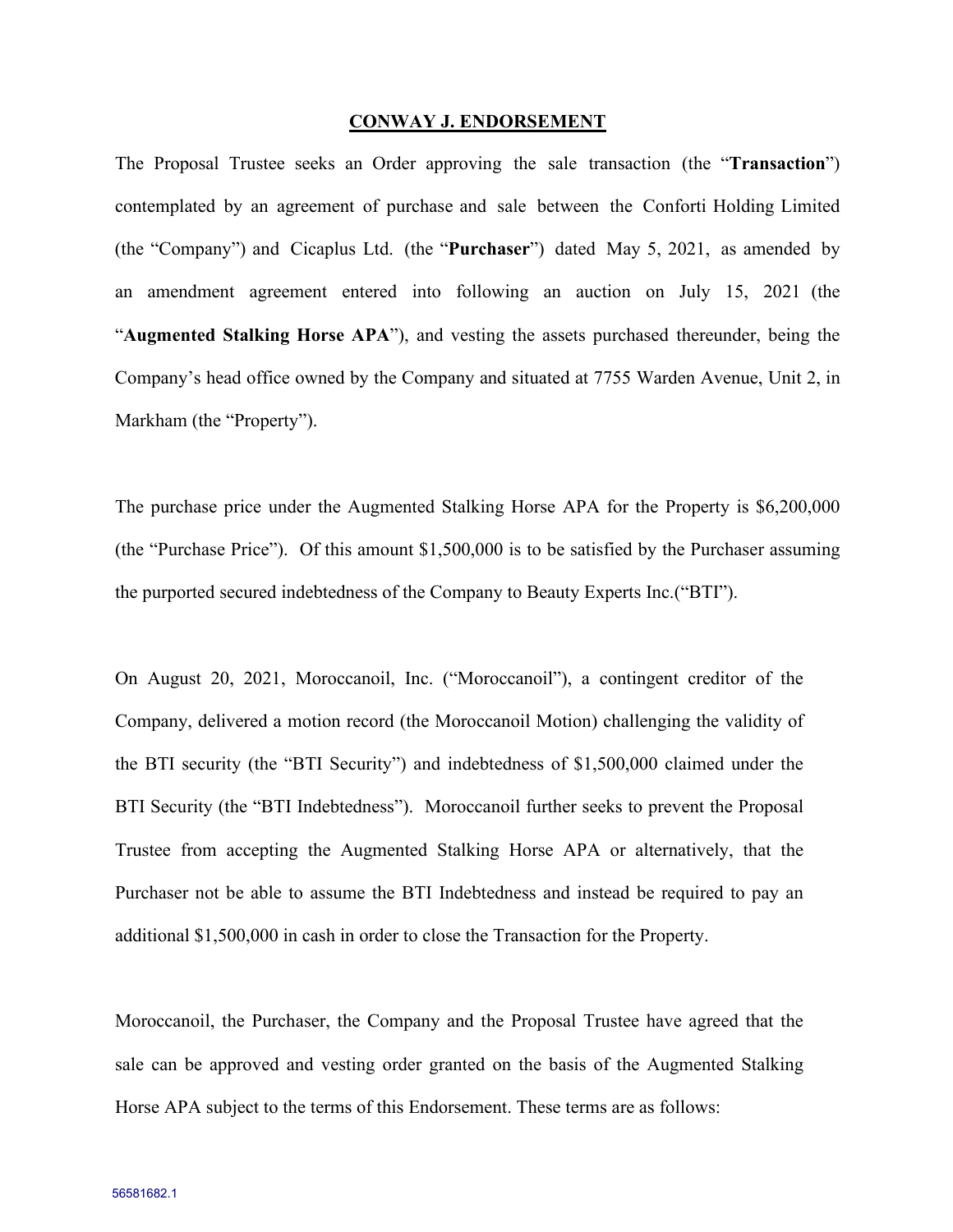- 1. Prior to the closing of the Augmented Stalking Horse APA, and in addition to all of the other conditions to closing, Cicaplus shall deposit the sum of \$1,500,000 in trust with the Proposal Trustee's lawyers (the "Funds").
- 2. The Funds may only be released by the Proposal Trustee pursuant to a future Court Order or Endorsement of a Judge of the Commercial List .
- 3. The parties will agree to a timetable for the hearing of the Moroccanoil Motion and will then seek a motion date at a 9:30 hearing, to be booked.
- 4. In the event the Moroccanoil Motion is ultimately entirely unsuccessful, the Funds will be returned to the Purchaser.
- 5. To the extent the Moroccanoil Motion is fully or partially successful in its challenge of the BTI Security and the BTI Indebtedness, some or all of the Funds (as may be ordered (the "Moroccanoil Motion Order") by the Judge hearing the Moroccanoil Motion) will be used to satisfy that portion of the Purchase Price otherwise to have been satisfied by the Purchaser assuming the BTI Indebtedness. Funds remaining, if any, shall be returned to the Purchaser to the extent directed by the Moroccanoil Motion Order.

The approval of the Transaction and the granting of the vesting order sought by the Proposal Trustee, on the terms set out above, are entirely without prejudice to